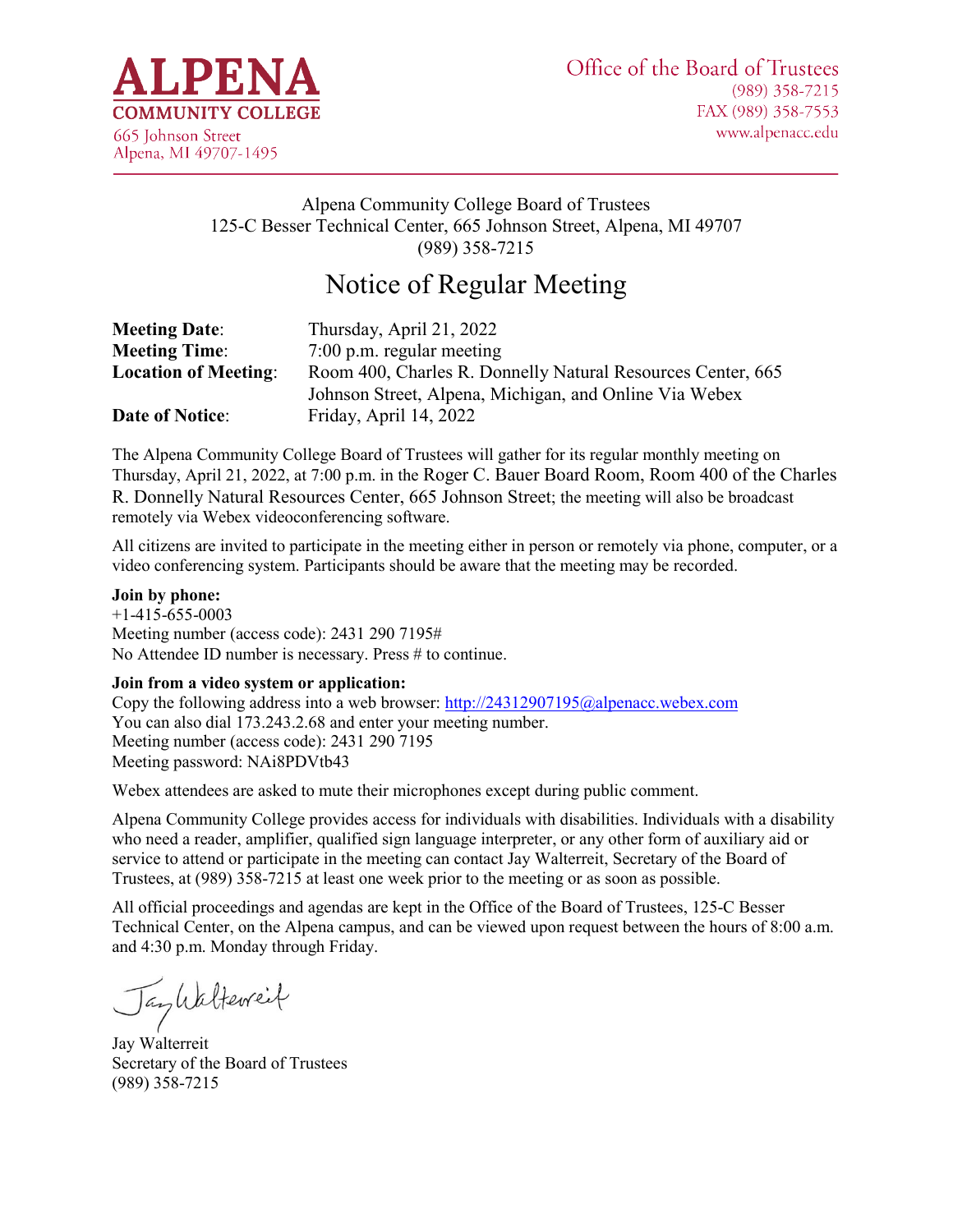### REGULAR MEETING AGENDA ALPENA COMMUNITY COLLEGE BOARD OF TRUSTEES Thursday, April 21, 2022, 7:00 p.m. 665 Johnson Street, Alpena, MI 49707

- 1) Call to Order
- 2) Pledge of Allegiance
- 3) Approval of Agenda
- 4) Approval of the Proposed Minutes of the March 17, 2022, Regular Board Meeting, and the April 5, 2022, Special Board Meeting
- 5) Introduction of Guests and Public Comment
- 6) Communication(s)
- 7) Board Member and Subcommittee Reports
- 8) Student Report
- 9) Faculty Report
- 10) President's Report
- 11) Action Items

 $12)$ 

| 2.834 | Resolution of Congratulations for 2022 PTK All-Michigan Academic Team |  |
|-------|-----------------------------------------------------------------------|--|
|       |                                                                       |  |
| 2.835 |                                                                       |  |
| 2.836 |                                                                       |  |
| 2.837 |                                                                       |  |
|       | Information Items                                                     |  |
| 4.052 |                                                                       |  |
|       |                                                                       |  |
| 4.054 |                                                                       |  |
|       |                                                                       |  |

- 13) Board Discussion
- 14) New Business
- 15) Suggested Future Agenda Items
- 16) Next Regular Meeting: May 19, 2022, 7:00 p.m. The meeting is tentatively scheduled to be held in person in Room 400 of the Charles R. Donnelly Natural Resources Center, but this may change due to pandemic conditions.
- 17) Adjournment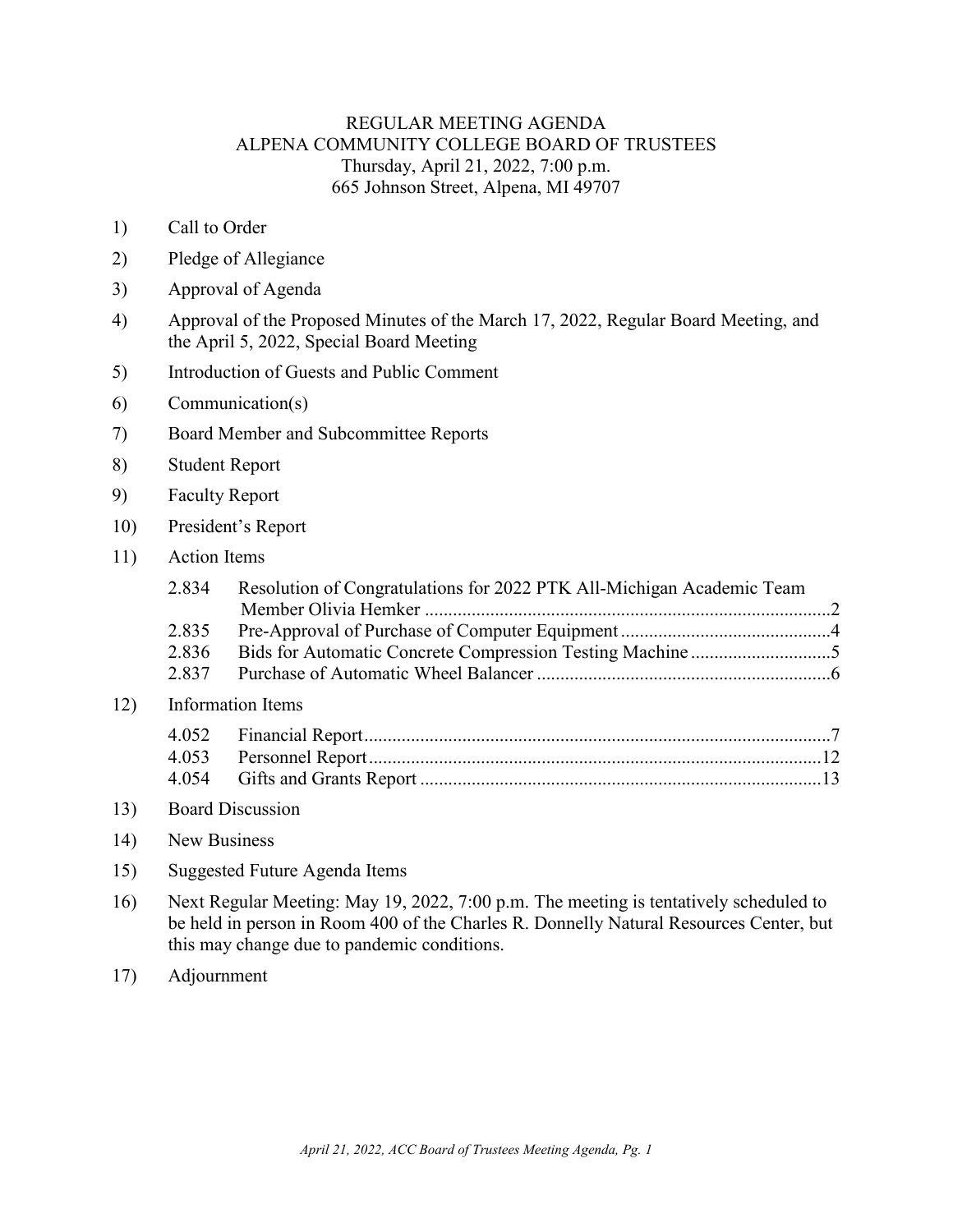### <span id="page-2-0"></span>**2.834 Resolution of Congratulations for 2022 PTK All-Michigan Academic Team Member Olivia Hemker**

Olivia Hemker was recognized as Alpena Community College's representative on the 2022 Phi Theta Kappa All-Michigan Academic Team during a ceremony on March 7, 2022, held at the Lansing Center in Lansing, Mich. Additionally, Hemker was named a 2022 Coca-Cola Academic Team Bronze Scholar and will receive a \$1,000 scholarship.

Olivia started her college career in 11th grade at Tawas High School through the early college program. She is currently a biochemistry major in the pre-medicine program at ACC and plans on transferring to the University of Michigan this coming fall. She is a member of Phi Theta Kappa honor society as well as Sigma Zeta national math and science honor society. Additionally, she is a part of the language club, religion clubs, and outdoors clubs. She has been named to the dean's list and received other academic awards. She is active in the community and in the past year has been a leader in advocating for changing athletic rules to include early college students in college athletics. She works at her local café all year and also takes on many responsibilities including contributing over 200 volunteer hours to various organizations and taking part in local community and church events.

Phi Theta Kappa International Honor Society, headquartered in Jackson, Mississippi, is the largest honor society in American higher education with 1,250 chapters on two-year and community college campuses in all 50 of the United States and throughout the world. More than two million students have been inducted since its founding in 1918, with approximately 100,000 students inducted annually. Phi Theta Kappa, community college presidents, and community college state associations sponsor All-State Community College Academic Team ceremonies in 38 participating states. Students from the participating states nominated to the All-USA Community College Academic Team are automatically named to the All-State Community College Academic Teams. Ranking on the All-State Community College Academic Teams is generally determined by the student's score in the national competition.

All-State Community College Academic Team recognition ceremonies vary by state, but are most often held in the state capital with legislators, education leaders and corporate leaders attending. All-State Community College Academic Team members receive special recognition at these ceremonies including medallions and certificates and may include scholarships. If applicable, Coca-Cola Gold, Silver and Bronze Scholars are also recognized.

## RESOLUTION OF CONGRATULATIONS OLIVIA HEMKER

WHEREAS, the encouragement of scholarly achievement is a major purpose of Alpena Community College;

WHEREAS, scholarly achievement manifests itself in a person who excels in the classroom, who has the intellectual curiosity to pursue academic, career, and cultural enrichment outside the traditional classroom, who shows evidence of substantial development of talents in academic and/or technical education, and who has demonstrated an ability to share this development with others;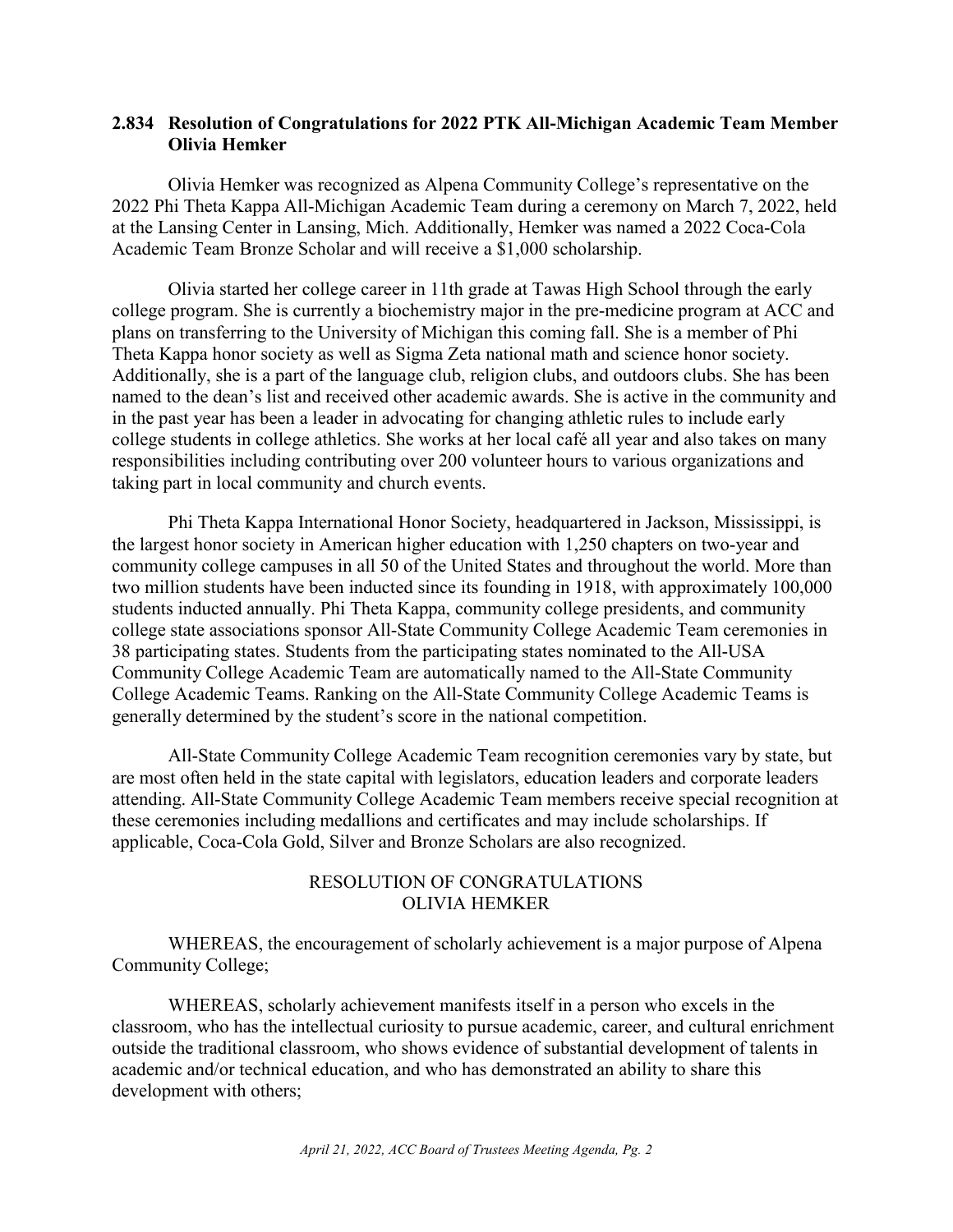WHEREAS, Olivia Hemker has aptly demonstrated such notable scholarly achievements throughout her academic career at Alpena Community College and was appropriately recognized as a member of the Phi Theta Kappa 2022 All-Michigan Academic Team;

NOW, THEREFORE, BE IT RESOLVED, that the Board of Trustees of Alpena Community College unanimously extends its sincerest congratulations to Olivia Hemker for her numerous contributions to improving the quality of life at the College and for her outstanding scholarly accomplishments.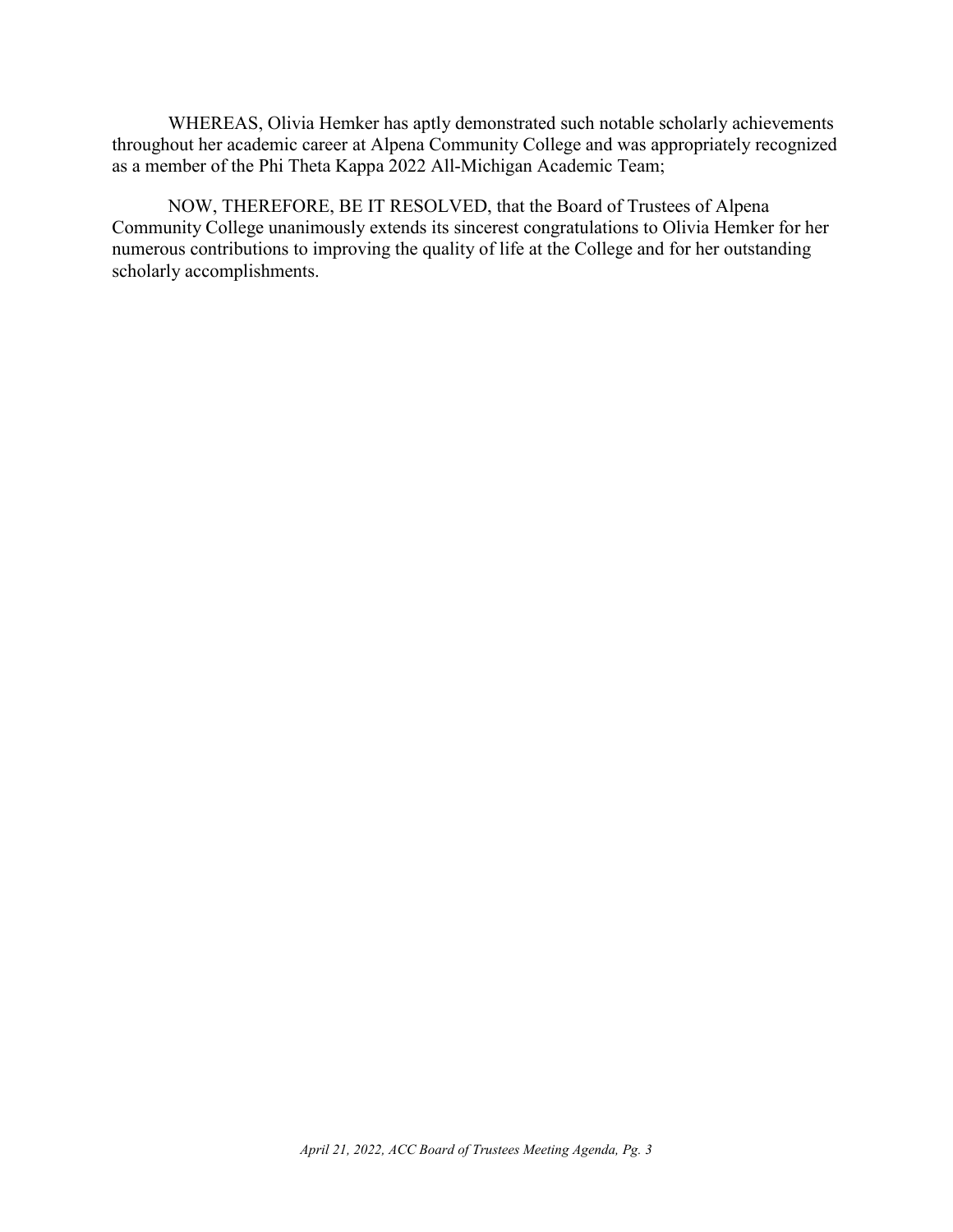### <span id="page-4-0"></span>**2.835 Pre-Approval of Purchase of Computer Equipment**

As part of Alpena Community College's commitment to providing high quality computing capabilities to students and employees, the Office of Information Technology maintains a computer lab rotation schedule. Typically, the instructional lifecycle for desktop computers is five years and laptop computers is four years. This formula is based on hardware performance related to new releases of software and operating systems as well as general wear and tear on equipment.

During the pandemic in 2020 and 2021 ACC did not purchase new computers. For the coming year the College has determined the need for new desktop computers to be used in computer labs at both the Alpena and Oscoda campuses.

Currently computer equipment is in high demand and supply is limited. Subsequently prices have risen and the equipment that is available sells quickly. Due to these circumstances ACC officials are asking the Board of Trustees to pre-approve a dollar amount which will allow officials to act quickly to purchase as many desktop computers as possible which fit the College's desired specifications.

#### Desktop Specifications

|                                                                         | $w/2$ display outputs |
|-------------------------------------------------------------------------|-----------------------|
|                                                                         |                       |
|                                                                         |                       |
|                                                                         |                       |
|                                                                         |                       |
|                                                                         |                       |
|                                                                         |                       |
|                                                                         |                       |
| Service Plan Including Limited Warranty: 3-year parts/technical support |                       |

College officials will report back to the Board of Trustees after the purchase has been completed.

Therefore, the following resolution is proposed:

The Board of Trustees authorizes appropriate College officials to spend up to \$100,000 to purchase desktop computer as part of the College's regular computer rotation program.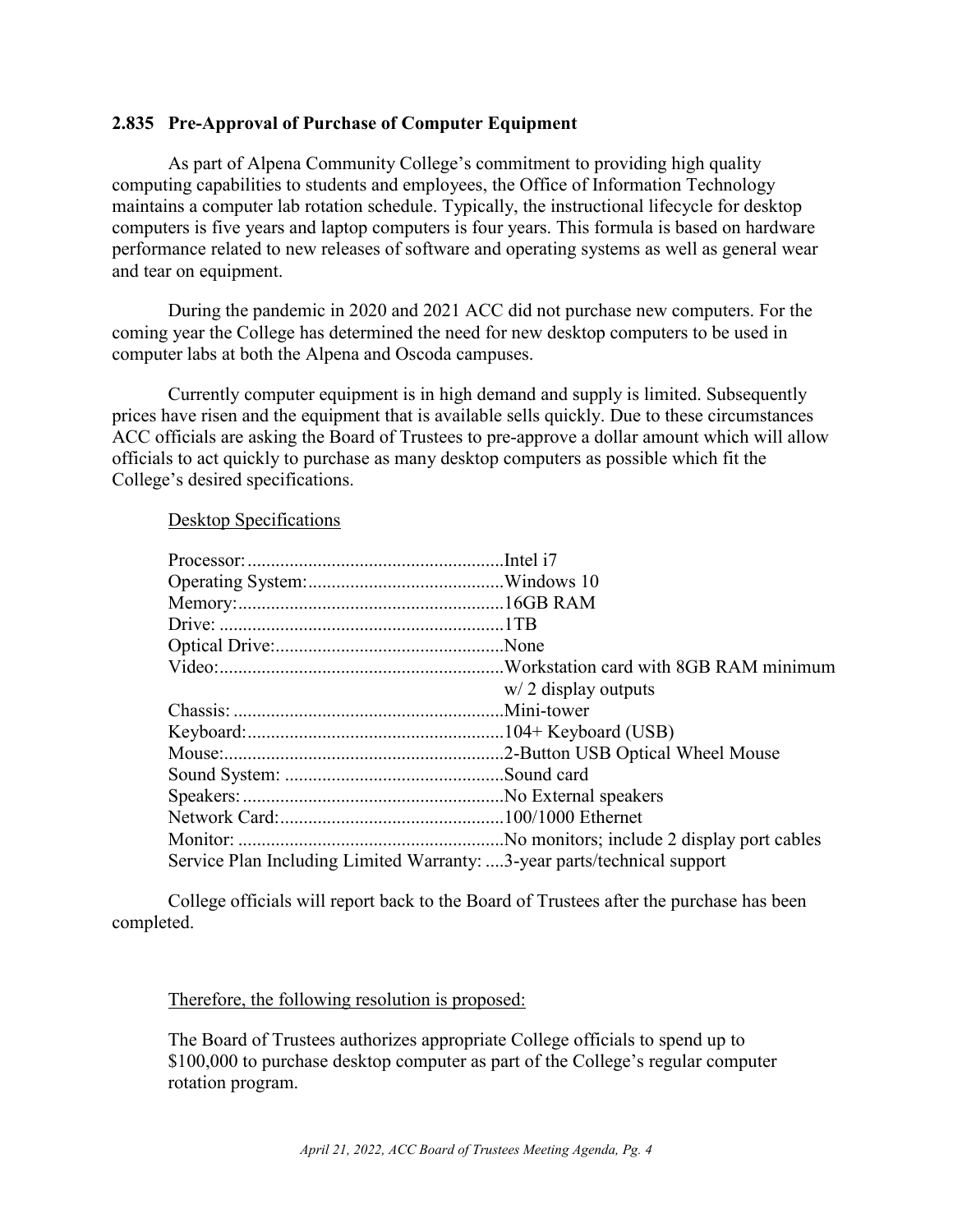### <span id="page-5-0"></span>**2.836 Bids for Automatic Concrete Compression Testing Machine**

ACC's Concrete Tech program has been a mainstay at the College for many years. Developed in part through collaboration with local manufacturers, the program continues to produce highly skilled and employable graduates who find employment in a variety of fields.

Recently the program's automatic concrete compression machine failed after many years of service. This machine plays an integral role in the Concrete Tech curriculum and needs to be replaced.

College officials solicited bids for an automatic compression testing machine and two vendors responded during the specified time frame.

| √endor                      | Location          | <b>Bid</b>  |
|-----------------------------|-------------------|-------------|
| Forney, LP                  | Zelienople, OH    | \$36,241.00 |
| <b>Test Mark Industries</b> | East Palatine, OH | \$31,258.08 |

The low bid from Test Mark Industries was determined to meet specifications.

Funding for this purchase will come from the Maintenance and Replacement Fund.

Therefore, the following resolution is proposed:

The Alpena Community College Board of Trustees approves the purchase of a CM-500P-TS17A automatic compression testing machine from Test Mark Industries of Eas Palatine, Ohio, for a cost not to exceed \$31,258.08.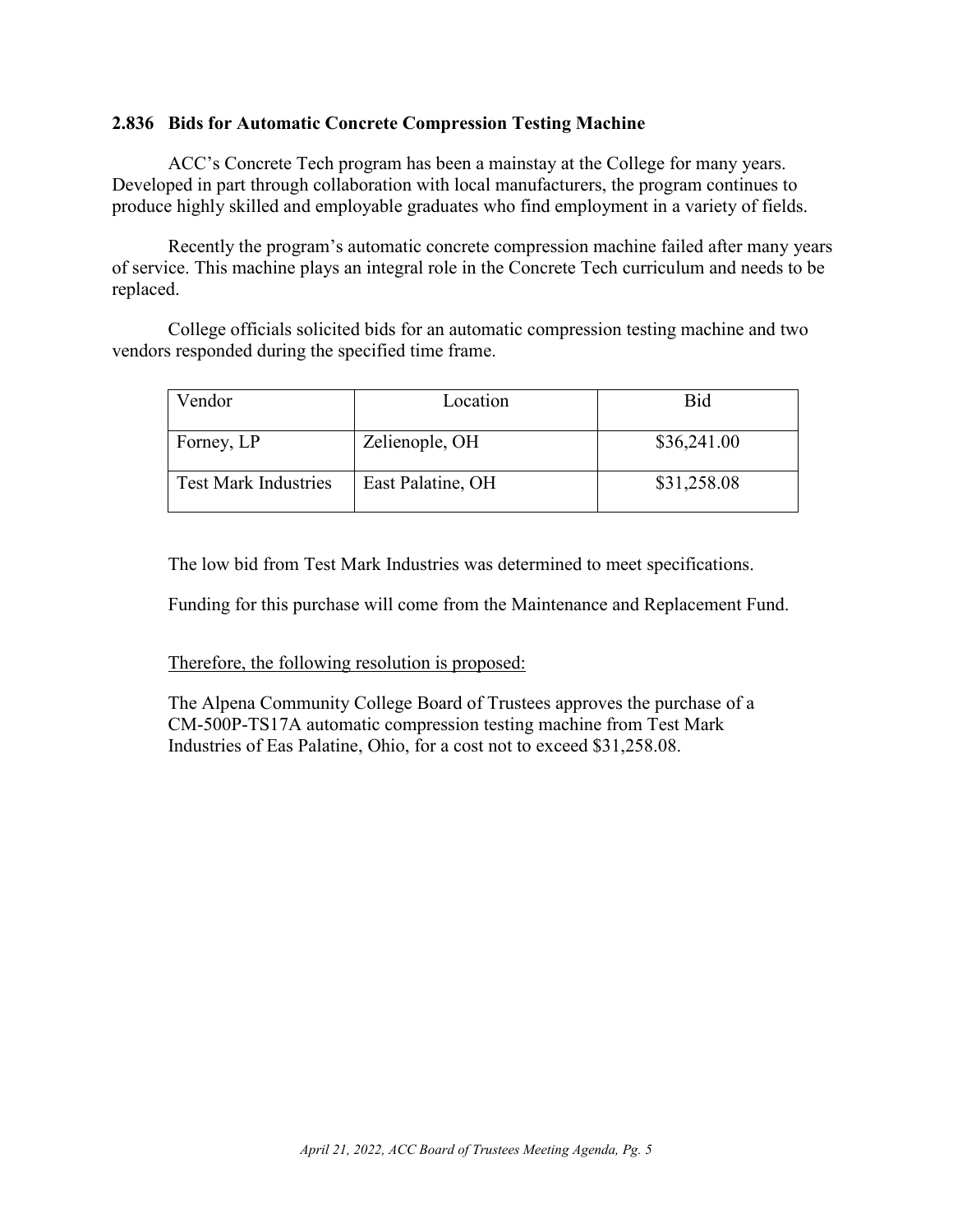#### <span id="page-6-0"></span>**2.837 Purchase of Automatic Wheel Balancer**

ACC's Automotive Technology program utilizes a variety of industry-standard machines as part of it's curriculum. One important piece of equipment, the car wheel balancer, recently experienced an irreparable failure, necessitating the purchase of a new model.

College officials solicited bids for a car wheel balancer and received one bid from Snap-On Industrial of Crystal Lake, Illinois. The bid was deemed to meet the specifications. Additionally, the Snap-On wheel balancer machine will be able to integrate with other Snap-On machines in the Automotive Technology lab, providing additional learning opportunities for students.

Funding for the purchase will come from the Maintenance and Replacement Fund.

#### Therefore, the following resolution is proposed:

The Alpena Community College Board of Trustees approves the purchase of a B2000P Wheel Balancer from Snap-On Industrial for a cost not to exceed \$15,147.22.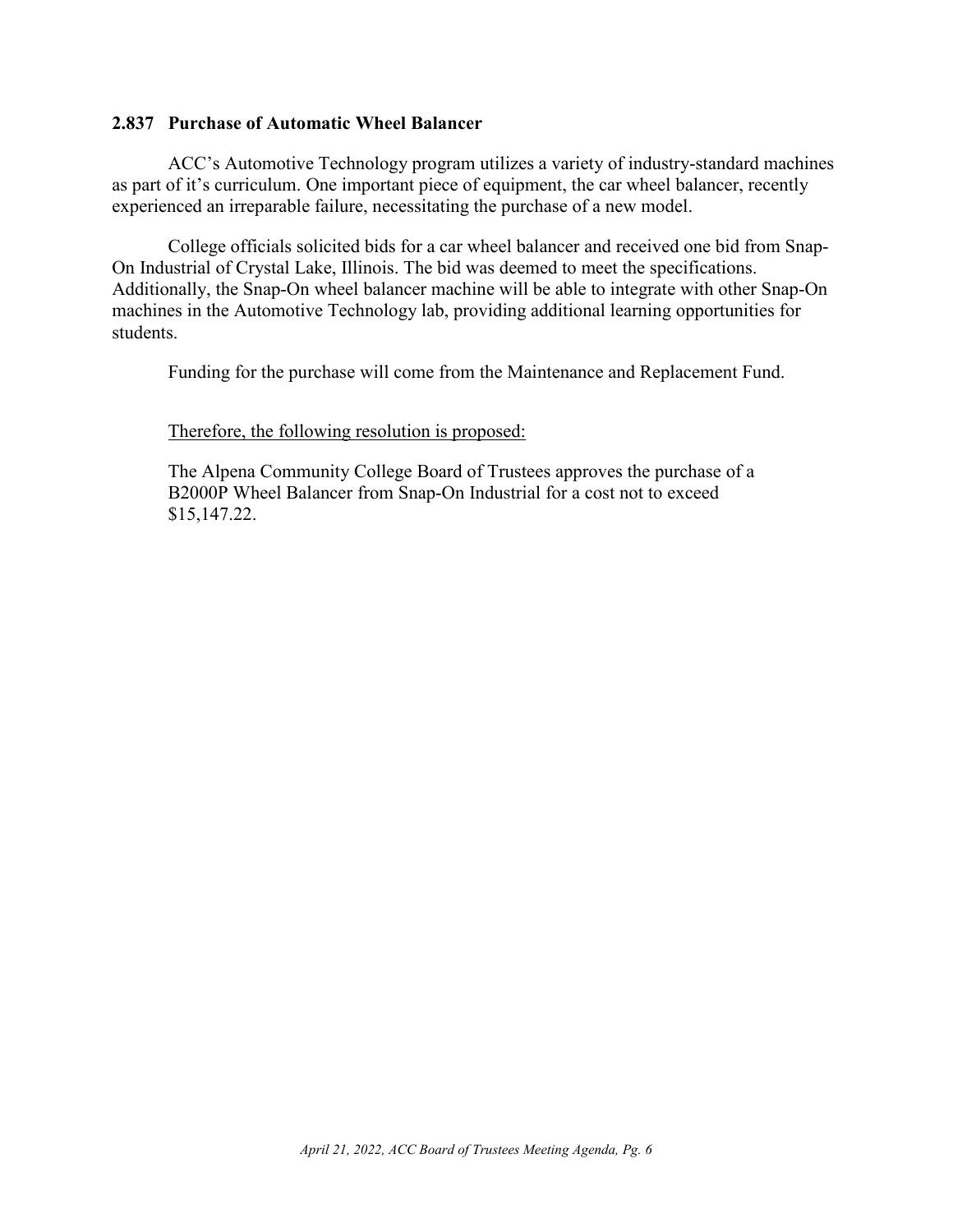# <span id="page-7-0"></span>**4.052 Financial Report**

Monthly General Fund Revenue and Expense through March 2022 (Year to Year Actual Comparison)

- The property tax receipts of \$2,811,460 are \$77,416 more than those for March 2021, as expected.
- Tuition/fee receipts of \$5,523,901 are \$333,817 lower primarily due to lower than anticipated enrollments.
- State aid for the current year is \$3,609,806. This includes six regular monthly payments of \$530,053, plus \$225,700 as a one-time appropriation payment, receipt of an offset payment, higher MPSERS offset contribution, and a semiannual personal property tax payment of \$90,461. This is the first personal property tax payment of the year.
- The difference in Federal is due to \$2,435,600 in Paycheck Protection Program funding recorded through September of 2020. The College did not budget nor expect any of those kinds of revenues in FY 2022.
- The General Fund received \$763,887 for lost tuition and fee revenue and recovered bad debt generated during the pandemic through Federal HEERF funds.
- Student Services is higher due to increasing ACC's digital footprint by more than \$30,000.
- Institutional Administration difference is lower than anticipated due to professional fees coming in \$25,000 less than last year.
- Physical Plant is higher than expected due to increases in natural gas prices.
- Net income through the ninth month of the year shows a gain of \$1,329,595.

Monthly General Fund Revenue and Expense through March 2022 (Budget to Actual Comparison)

• All other categories are in acceptable ranges for this stage of the year except as noted above.

General Fund Month to Month Comparison through March 2022

- Salaries and fringe benefits were as expected with first pay for adjuncts and overload and extra pays for full-time faculty.
- The large increase in Contracted Services was caused by a long delay in receiving the Consumers Energy \$97,000 invoice for the lineman training they perform.
- Two months of Utilities were processed in March.
- All other Month-to-Month comparisons are tracking as expected except as noted above.

Consolidated Income Statement for the third quarter of FY 2022

- The credit in revenue for auxiliary funds is due to sales tax recorded in the bookstore.
- The deficit in restricted funds is due to timing of draw-downs of federal aid.
- Other balances are reasonable for this time of year.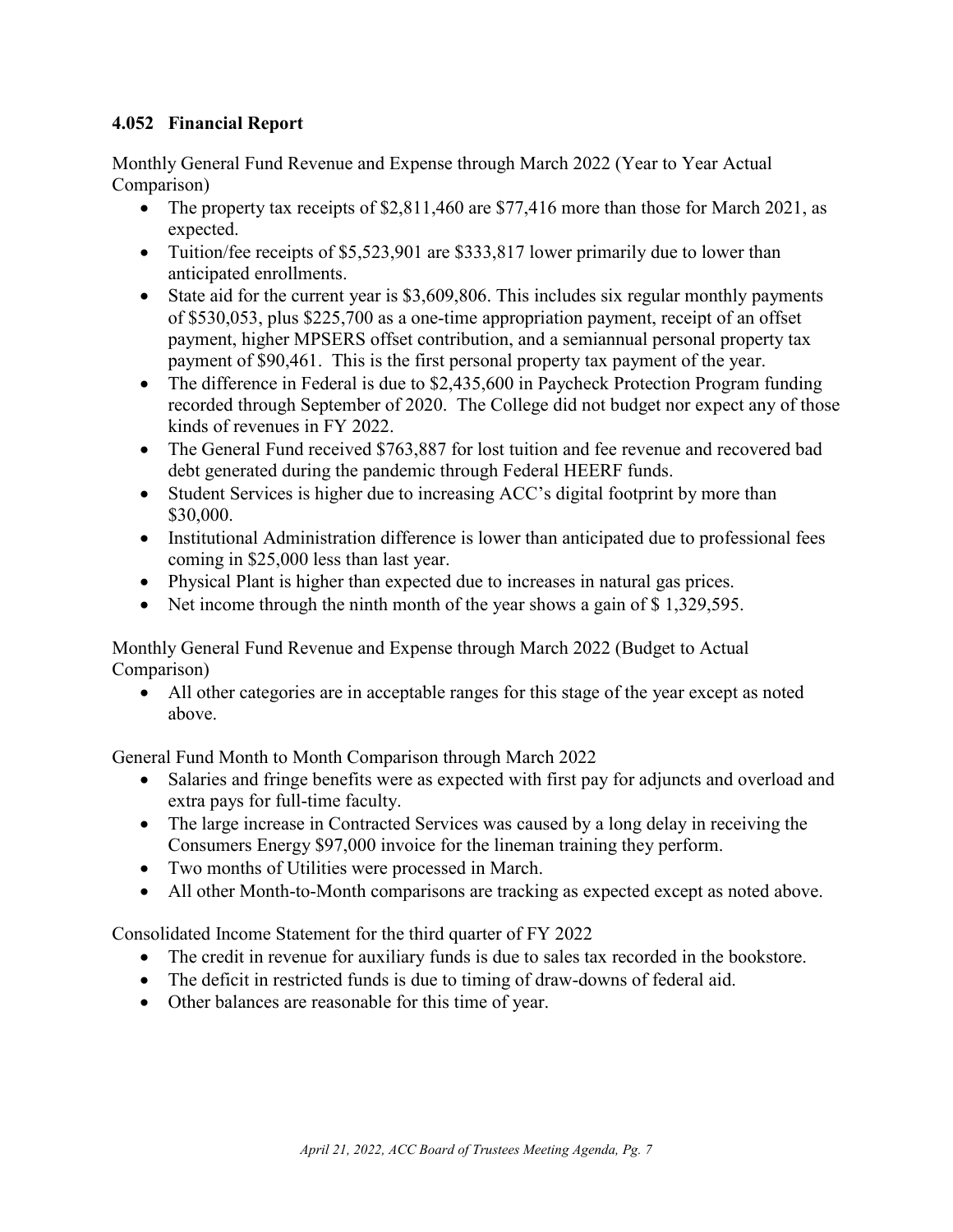# **Alpena Community College General Fund Year-to-Year Actual Comparison For the Nine Months Ending March 31, 2022**

|                                | <b>YTD Actual</b> | <b>YTD Actual</b><br>FY 2021 | <b>YTD Actual</b><br>Variance |
|--------------------------------|-------------------|------------------------------|-------------------------------|
| Description                    | FY 2022           |                              |                               |
| <b>Revenue</b>                 |                   |                              |                               |
| Property Tax                   | 2,811,460         | 2,734,044                    | 77,416                        |
| <b>Tuition/Fees</b>            | 5,523,901         | 5,857,718                    | (333, 817)                    |
| Sales, Service, and Rent       | 20,094            | 14,421                       | 5,673                         |
| <b>State Aid</b>               | 3,609,806         | 3,332,920                    | 276,886                       |
| Local                          | 0                 | 0                            | 0                             |
| <b>State</b>                   | $\mathbf 0$       | 0                            | $\mathbf{0}$                  |
| Federal                        | 37,467            | 2,476,359                    | (2,438,892)                   |
| Federal - HEERF                | 763,887           | 0                            | 763,887                       |
| Cost Recovery                  | 397               | $\Omega$                     | 397                           |
| Interest                       | 0                 | 774                          | (774)                         |
| Other                          | 6,304             | 0                            | 6,304                         |
| Revenue                        | 12,773,316        | 14,416,236                   | (1,642,920)                   |
| <b>Expense</b>                 |                   |                              |                               |
| Instruction                    | 5,679,799         | 5,593,563                    | 86,236                        |
| OIT                            | 781,532           | 776,367                      | 5,165                         |
| <b>Public Service</b>          | 0                 | 0                            | 0                             |
| <b>Instruction Support</b>     | 1,142,845         | 1,106,009                    | 36,836                        |
| <b>Student Services</b>        | 1,085,325         | 1,024,376                    | 60,949                        |
| Institutional Administration   | 1,559,121         | 1,536,112                    | 23,009                        |
| <b>Physical Plant</b>          | 1,195,099         | 1,125,747                    | 69,352                        |
| <b>Expense</b>                 | 11,443,721        | 11, 162, 174                 | 281,547                       |
| Income                         | 1,329,595         | 3,254,062                    | (1,924,467)                   |
| Net Assets - Beginning of Year | 2,004,253         | 1,499,720                    | 1,499,720                     |
| Net Assets - End of Year       | 3,333,848         | 4,753,782                    | (424, 747)                    |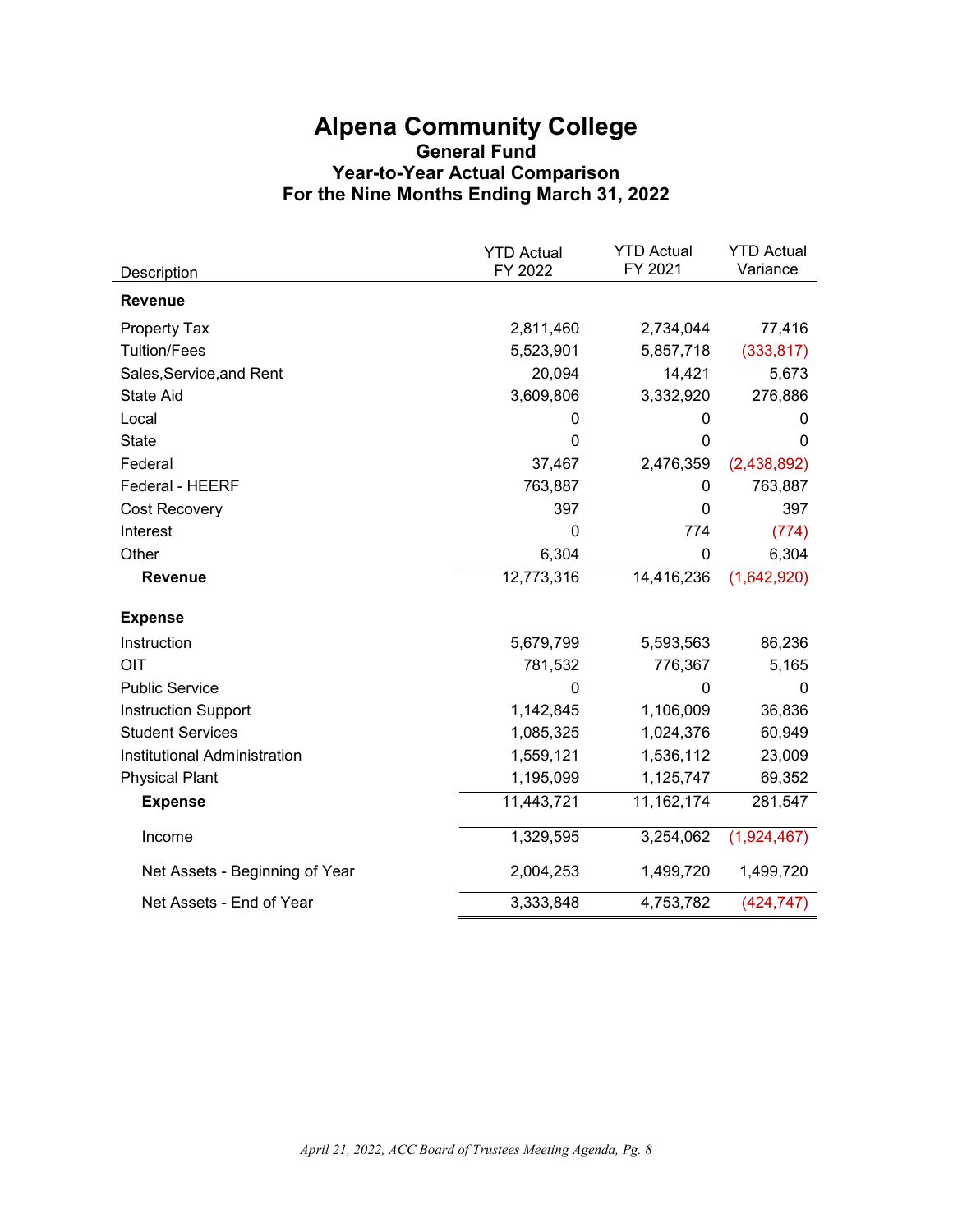# **Alpena Community College Comparative Income Statement General Fund For the Nine Months Ending March 31, 2022**

| Description                     | FY 2022<br><b>Budget</b> | FY 2022<br><b>YTD Actual</b> | FY 2022<br>Variance | FY 2022<br>Complete | FY 2021<br>Complete |
|---------------------------------|--------------------------|------------------------------|---------------------|---------------------|---------------------|
|                                 |                          |                              |                     |                     |                     |
| Revenue                         |                          |                              |                     |                     |                     |
| Property Tax                    | 2,824,142                | 2,811,460                    | (12, 682)           | 99.55%              | 99.50%              |
| <b>Tuition/Fees</b>             | 6,144,628                | 5,523,901                    | (620, 727)          | 89.90%              | 94.91%              |
| Sales, Services, and Rent       | 22,000                   | 20,094                       | (1,906)             | 91.34%              | 65.55%              |
| <b>State Aid</b>                | 6,136,901                | 3,609,806                    | (2,527,095)         | 58.82%              | 55.96%              |
| Federal                         | 61,000                   | 37,467                       | (23, 533)           | 61.42%              | 4059.60%            |
| Federal - HEERF                 | 0                        | 763,887                      | 763,887             | 0.00%               | 0.00%               |
| Cost Recovery                   | 71,824                   | 397                          | (71, 427)           | 0.55%               | 0.00%               |
| Interest                        | 5,000                    | 0                            | (5,000)             | 0.00%               | 15.48%              |
| Other                           | 7,920                    | 6,304                        | (1,616)             | 79.60%              | 42.92%              |
| Revenue                         | 15,273,415               | 12,773,316                   | (2,500,099)         | 83.63%              | 0.00%               |
| Expense                         |                          |                              |                     |                     |                     |
| <b>Salaries</b>                 | 8,425,296                | 6,689,746                    | 1,735,550           | 79.40%              | 79.99%              |
| <b>Fringe Benefits</b>          | 4,125,285                | 3,029,639                    | 1,095,646           | 73.44%              | 72.47%              |
| <b>Outside Services</b>         | 809,613                  | 639,536                      | 170,077             | 78.99%              | 80.49%              |
| Advertising                     | 252,000                  | 170,066                      | 81,934              | 67.49%              | 73.19%              |
| <b>Supplies</b>                 | 197,400                  | 113,525                      | 83,875              | 57.51%              | 48.54%              |
| Rental                          | 0                        | $\mathbf 0$                  | $\Omega$            | 0.00%               | 0.00%               |
| <b>Utilities</b>                | 470,390                  | 313,807                      | 156,583             | 66.71%              | 61.68%              |
| Telephone                       | 55,000                   | 28,230                       | 26,770              | 51.33%              | 46.61%              |
| Postage                         | 37,500                   | 20,524                       | 16,976              | 54.73%              | 73.46%              |
| Insurance                       | 142,000                  | 123,733                      | 18,267              | 87.14%              | 87.54%              |
| Travel & Mileage                | 79,062                   | 17,240                       | 61,822              | 21.81%              | 11.18%              |
| <b>Tuition Waivers and Dues</b> | 205,000                  | 201,008                      | 3,992               | 98.05%              | 89.01%              |
| Library Books & Equipment       | 95,880                   | 48,222                       | 47,658              | 50.29%              | 48.55%              |
| Other                           | 74,000                   | 48,445                       | 25,555              | 65.47%              | 49.81%              |
| <b>Transfers</b>                | 304,989                  | $\mathbf 0$                  | 304,989             | 0.00%               | 0.00%               |
| Expense                         | 15,273,415               | 11,443,721                   | 3,829,694           | 74.93%              | 74.20%              |

|                                |                     | FY 2022             |
|--------------------------------|---------------------|---------------------|
|                                | FY 2022             | YTD                 |
| Description                    | <b>Budget</b>       | Actual              |
|                                |                     |                     |
| Income                         | $\Omega$            | 1.329.595           |
| Net Assets - Beginning of Year |                     | 2,004,253 2,004,253 |
| Net Assets - End of Year       | 2,004,253 3,333,848 |                     |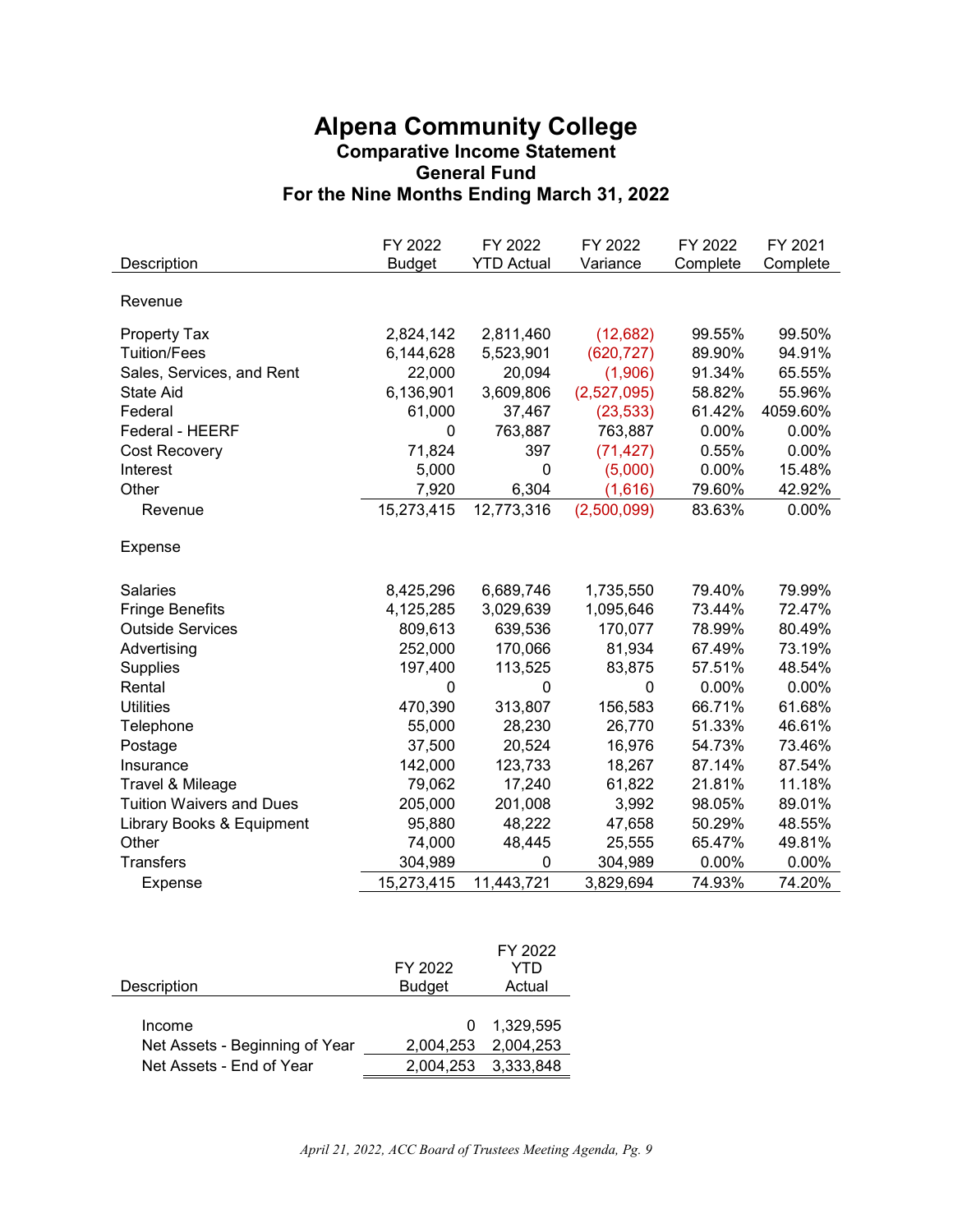# **Alpena Community College General Fund Month to Month Tracking For the Nine Months Ending March 31, 2022**

| Description                     | Jul         | Aug         | Sept          | Oct         | Nov         | Dec         | Jan         | Feb         | Mar       | Apr         | May         | Jun         | <b>YTD</b>  | <b>Budget</b> |
|---------------------------------|-------------|-------------|---------------|-------------|-------------|-------------|-------------|-------------|-----------|-------------|-------------|-------------|-------------|---------------|
| Revenue                         |             |             |               |             |             |             |             |             |           |             |             |             |             |               |
| Property Tax                    | 149.712     | 419.118     | 12,580        | 3,713       | 3,822       | 195,352     | 953.903     | 640,165     | 433.094   | $\mathbf 0$ | $\mathbf 0$ | $\mathbf 0$ | 2.811.459   | 2,824,142     |
| <b>Tuition/Fees</b>             | 2,744,157   | 261,721     | (43, 723)     | 486,539     | 1,433,830   | 353,356     | 228,597     | 5,344       | 54,080    | 0           | 0           | 0           | 5,523,901   | 6,144,628     |
| Sales, Services, and Rent       | 3,875       | 88          | 2,480         | 4,465       | 500         | 6,900       | 406         | 400         | 980       | 0           | 0           | 0           | 20,094      | 22,000        |
| State Aid                       | $\mathbf 0$ | $\mathbf 0$ | $\mathbf 0$   | 846,231     | 595.593     | 530,053     | 530,053     | 586,175     | 521.701   | 0           | $\Omega$    | 0           | 3,609,806   | 6,136,901     |
| Federal                         | 4,030       | 1,694       | 8,490         | 3,169       | 4,117       | 4,705       | 2,536       | 5,048       | 3,679     | 0           | 0           | 0           | 37,468      | 61,000        |
| Federal - HEERF                 | 0           | 0           | $\mathbf 0$   | 323,123     | $\mathbf 0$ | $\mathbf 0$ | 397         | $\mathbf 0$ | 440.764   | $\mathbf 0$ | 0           | $\mathbf 0$ | 764,284     | 71,824        |
| Cost Recovery                   | $\mathbf 0$ | $\mathbf 0$ | $\mathbf 0$   | 0           | $\mathbf 0$ | $\mathbf 0$ | $\mathbf 0$ | $\mathbf 0$ | 0         | $\mathbf 0$ | $\Omega$    | $\Omega$    | $\mathbf 0$ | 5,000         |
| Interest                        | $\mathbf 0$ | 0           | $\Omega$      | $\mathbf 0$ | $\mathbf 0$ | 1,310       | 1,120       | 925         | 780       | $\mathbf 0$ | $\Omega$    | $\Omega$    | 4,135       | 7,920         |
| Other                           | (21)        | 50          | 430           | 720         | 990         | $\mathbf 0$ | $\Omega$    | $\mathbf 0$ | 0         | 0           | $\Omega$    | 0           | 2,169       | $\mathsf 0$   |
| Revenue                         | 2,901,753   | 682,671     | (19, 743)     | 1,667,960   | 2,038,852   | 1,091,676   | 1,717,012   | 1,238,057   | 1,455,078 | $\mathbf 0$ | $\mathbf 0$ | $\mathbf 0$ | 12,773,316  | 15,273,415    |
| Expense                         |             |             |               |             |             |             |             |             |           |             |             |             |             |               |
| Salaries                        | 882,885     | 594,919     | 629,295       | 793,769     | 641,050     | 940,764     | 616,835     | 916,345     | 673,883   | $\mathbf 0$ | $\mathbf 0$ | $\mathbf 0$ | 6,689,745   | 8,425,296     |
| <b>Fringe Benefits</b>          | 383,286     | 284,605     | 316,012       | 345,796     | 300,768     | 403,197     | 294,604     | 396,889     | 304,481   | $\mathbf 0$ | $\mathbf 0$ | $\mathbf 0$ | 3,029,638   | 4,125,285     |
| <b>Outside Services</b>         | 254,581     | 20,309      | 25,832        | 62,346      | 34,761      | 55,511      | 24,378      | 26,418      | 135,402   | $\mathbf 0$ | $\mathbf 0$ | $\Omega$    | 639,538     | 809,613       |
| Advertising                     | 600         | 15,325      | 49,650        | 13,035      | 14,166      | 12,059      | 27,257      | 21,997      | 15,977    | 0           | 0           | $\mathbf 0$ | 170,066     | 252,000       |
| Supplies                        | 6,314       | 8,975       | 16,314        | 14,749      | 20,687      | 6,070       | 11,237      | 12,658      | 16,520    | 0           | $\Omega$    | 0           | 113,524     | 197,400       |
| Rental                          | $\mathbf 0$ | $\mathbf 0$ | $\mathbf 0$   | $\mathbf 0$ | $\mathsf 0$ | $\mathbf 0$ | $\mathbf 0$ | $\mathbf 0$ | 0         | $\mathbf 0$ | 0           | $\mathbf 0$ | $\mathbf 0$ | $\mathbf 0$   |
| Utilities                       | 133         | 10,922      | 13,948        | 28,211      | 31,014      | 48,743      | 47,166      | 43,047      | 90,624    | 0           | $\Omega$    | $\Omega$    | 313,808     | 470,390       |
| Telephone                       | 2           | 1,394       | 3,377         | 3,414       | 9,092       | 3,699       | 3,142       | 858         | 3,252     | 0           | $\Omega$    | $\Omega$    | 28,230      | 55,000        |
| Postage                         | 400         | 98          | 6,285         | 65          | 633         | 1,569       | 5,000       | 104         | 6,370     | $\mathbf 0$ | $\Omega$    | $\Omega$    | 20,524      | 37,500        |
| Insurance                       | 53,564      | 15,922      | 26,782        | 625         | 27,282      | $\mathbf 0$ | (555)       | 114         | 0         | $\mathbf 0$ | 0           | 0           | 123,734     | 142,000       |
| Travel & Mileage                | 726         | 105         | 427           | 1,280       | 1.626       | 3,153       | 4.432       | 2.476       | 3.015     | $\mathbf 0$ | $\Omega$    | $\mathbf 0$ | 17,240      | 79,062        |
| <b>Tuition Waivers and Dues</b> | 33,853      | 80,646      | 154           | 7,329       | 6,380       | $\mathbf 0$ | 62,542      | 2,994       | 7,111     | 0           | $\Omega$    | $\mathbf 0$ | 201,009     | 205,000       |
| Library Books & Equipment       | 24,415      | 3,324       | 6,055         | (638)       | 1,323       | 9,115       | 745         | 809         | 3.073     | $\mathbf 0$ | $\Omega$    | 0           | 48,221      | 95,880        |
| Other                           | 631         | 4,652       | 3,713         | 13,652      | 2,238       | 2,603       | 2,055       | 13,040      | 5,861     | 0           | $\Omega$    | $\Omega$    | 48,445      | 74,000        |
| Transfers                       | $\Omega$    | $\mathbf 0$ | $\Omega$      | $\mathbf 0$ | $\mathbf 0$ | $\mathbf 0$ | $\Omega$    | $\mathbf 0$ | $\Omega$  | $\mathbf 0$ | $\Omega$    | $\Omega$    | $\mathbf 0$ | 304,989       |
|                                 |             |             |               |             |             |             |             |             |           |             |             |             |             |               |
| Expense                         | 1,641,390   | 1,041,196   | 1,097,844     | 1,283,633   | 1,091,020   | 1,486,483   | 1,098,838   | 1,437,749   | 1,265,569 | 0           | $\Omega$    | 0           | 11,443,722  | 15,273,415    |
| Income                          | 1,260,363   | (358, 525)  | (1, 117, 587) | 384,327     | 947,832     | (394, 807)  | 618,174     | (199, 692)  | 189,509   | $\mathbf 0$ | $\mathbf 0$ | 0           | 1,329,594   | 0             |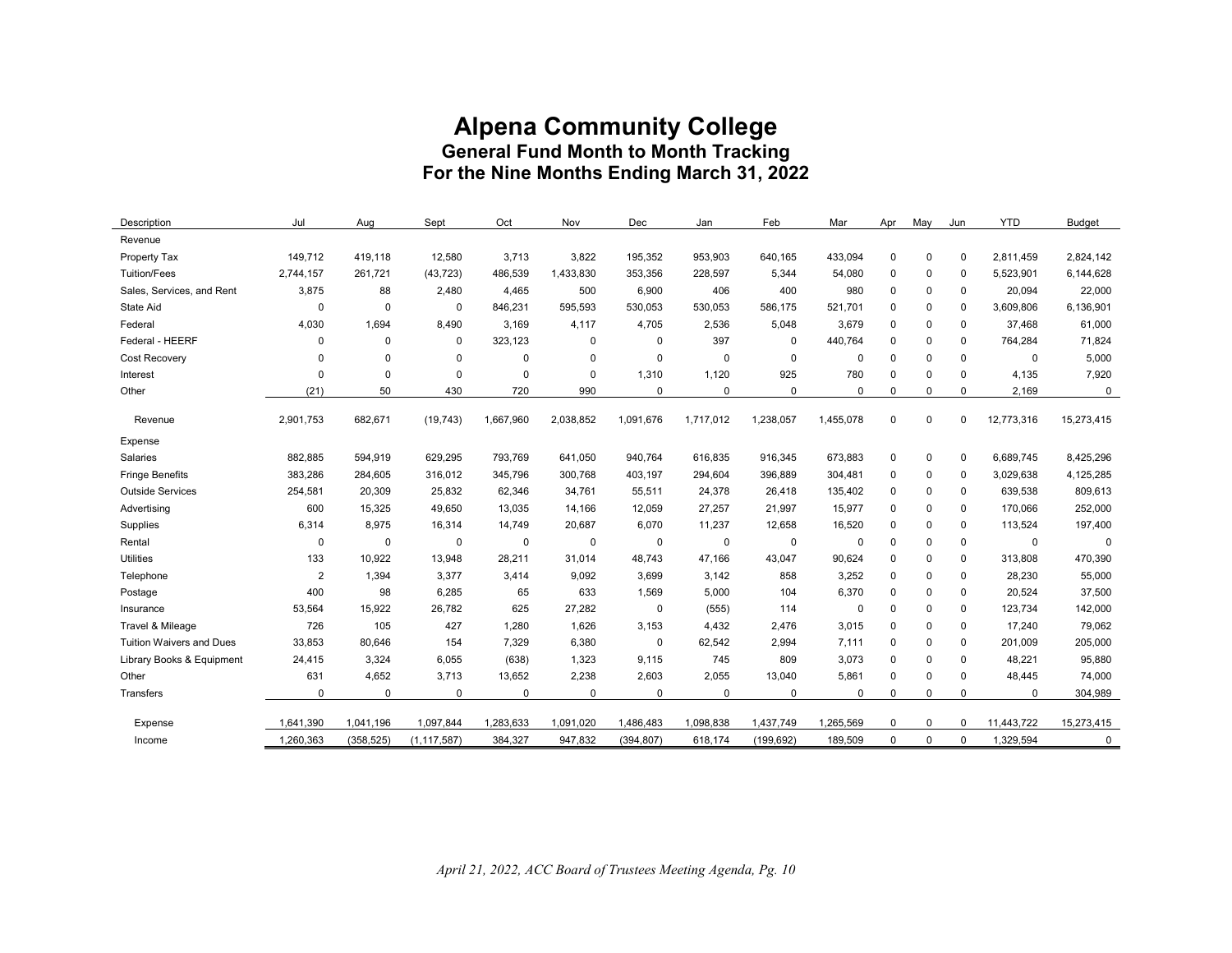# **Alpena Community College Consolidated Income Statement For the Nine Months Ending March 31, 2022**

|                               |             |             |           | Unfunded<br>Pension |                   |             | Endowment & |             |             |               |
|-------------------------------|-------------|-------------|-----------|---------------------|-------------------|-------------|-------------|-------------|-------------|---------------|
| Category                      | General     | Designated  | Auxiliary | Liability           | <b>Restricted</b> | Loan        | Scholarship | Plant       | Agency      | Total         |
| Revenue                       |             |             |           |                     |                   |             |             |             |             |               |
| Property Tax                  | 2,811,460   | $\pmb{0}$   | 0         | $\mathbf 0$         | $\mathbf 0$       | $\pmb{0}$   | 0           | 0           | 0           | 2,811,460     |
| Tuition/Fees                  | 5,523,901   | 344,794     | 35,467    | 0                   | (3, 461)          | 0           | 0           | 160,607     | 0           | 6,061,308     |
| Sales, Services, and Rent     | 20,094      | 190,293     | 828,301   | 0                   | (28, 533)         | $\Omega$    | $\mathbf 0$ | 0           | $\mathbf 0$ | 1,010,155     |
| State aid                     | 3,609,806   | $\pmb{0}$   | 0         | 0                   | $\overline{0}$    | $\mathbf 0$ | $\mathbf 0$ | 0           | $\mathbf 0$ | 3,609,806     |
| Local                         | 0           | $\pmb{0}$   | 0         | $\mathbf 0$         | $\overline{0}$    | 0           | $\mathbf 0$ | 0           | $\mathbf 0$ | $\pmb{0}$     |
| State                         | 0           | 6,980       | 0         | $\mathbf 0$         | 238,926           | 0           | 16,300      | 1,193,422   | $\mathbf 0$ | 1,455,628     |
| Federal                       | 37,467      | $\mathbf 0$ | 0         | $\mathbf 0$         | 6,612,090         | 879,403     | 0           | 1,272,525   | $\mathbf 0$ | 8,801,485     |
| Federal - HEERF               | 763,887     | 53,377      | 117,534   | $\mathbf 0$         | $\mathbf 0$       | 0           | $\mathbf 0$ | 31,178      | $\mathbf 0$ | 965,976       |
| Cost Recovery                 | 397         | 12,145      | 0         | $\mathbf 0$         | 1,737             | $\mathbf 0$ | 122,503     | 200,190     | 2,165       | 339,137       |
| Interest                      | $\mathbf 0$ | 0           | 0         | $\mathbf 0$         | $\mathbf 0$       | $\mathbf 0$ | $\mathbf 0$ | 0           | $\mathbf 0$ | $\mathbf 0$   |
| Other                         | 6,304       | (1,000)     | (22, 666) | $\Omega$            | 0                 | 129,395     | $\Omega$    | 19,981      | 5,691       | 137,705       |
| <b>Total Revenue</b>          | 12,773,316  | 606,589     | 958,636   | 0                   | 6,820,759         | 1,008,798   | 138,803     | 2,877,903   | 7,856       | 25,192,660    |
| <b>Expenditures</b>           |             |             |           |                     |                   |             |             |             |             |               |
| Salaries                      | 6,689,746   | 168,568     | 150,116   | 0                   | 469,297           | $\pmb{0}$   | $\pmb{0}$   | 0           | $\mathsf 0$ | 7,477,727     |
| <b>Fringe Benefits</b>        | 3,029,639   | 80,684      | 47,499    | $\mathbf 0$         | 209,938           | 0           | 0           | 0           | $\mathsf 0$ | 3,367,760     |
| <b>Outside Services</b>       | 639,536     | 58,349      | 60,267    | 0                   | 64,367            | 0           | 0           | 487,290     | 0           | 1,309,809     |
| Advertising                   | 170,066     | $\pmb{0}$   | 0         | 0                   | $\mathsf 0$       | $\Omega$    | $\mathbf 0$ | 0           | 0           | 170,066       |
| Supplies                      | 113,525     | 43,072      | 363,592   | $\mathbf 0$         | 69,213            | $\mathbf 0$ | $\mathbf 0$ | 0           | $\mathbf 0$ | 589,402       |
| Rentals                       | $\mathbf 0$ | $\mathbf 0$ | 0         | $\mathbf 0$         | 1,700             | 0           | $\mathbf 0$ | 0           | $\mathbf 0$ | 1,700         |
| Utilities                     | 313,807     | 2,350       | 14,223    | $\mathbf 0$         | $\mathbf 0$       | $\mathbf 0$ | $\Omega$    | 0           | $\Omega$    | 330,380       |
| Telephone                     | 28,230      | $\mathbf 0$ | 0         | $\mathbf 0$         | $\mathbf 0$       | $\mathbf 0$ | $\Omega$    | $\mathbf 0$ | $\mathbf 0$ | 28,230        |
| Postage                       | 20,524      | $\pmb{0}$   | 10,639    | $\Omega$            | $\mathbf 0$       | $\mathbf 0$ | $\Omega$    | $\mathbf 0$ | $\mathbf 0$ | 31,163        |
| Insurance                     | 123,733     | 18,108      | 0         | $\Omega$            | $\mathbf 0$       | $\mathbf 0$ | $\mathbf 0$ | 0           | $\mathbf 0$ | 141,841       |
| Travel & Mileage              | 17,240      | 41,616      | 144       | 0                   | 16,471            | $\mathbf 0$ | $\mathbf 0$ | 0           | 0           | 75,471        |
| <b>Tuition Waivers</b>        | 201,008     | 7,629       | 0         | 0                   | 1,444,534         | 1,008,798   | 139,558     | 0           | $\mathbf 0$ | 2,801,527     |
| Library Books & Equipment     | 48,222      | 54,141      | 0         | 0                   | 674,842           | 0           | 0           | 903,058     | $\mathbf 0$ | 1,680,263     |
| Other                         | 48,445      | 10,356      | 4,760     | $\mathbf 0$         | 3,909,329         | 0           | $\mathbf 0$ | 18,240      | 7,618       | 3,998,748     |
| Transfers                     | 0           | 0           | 0         | $\mathbf 0$         | $\mathsf 0$       | $\mathbf 0$ | $\mathbf 0$ | $\mathbf 0$ | $\mathbf 0$ | 0             |
| <b>Total Expenditures</b>     | 11,443,721  | 484,873     | 651,240   | 0                   | 6,859,691         | 1,008,798   | 139,558     | 1,408,588   | 7,618       | 22,004,087    |
| Net Revenue (Expense)         | 1,329,595   | 121,716     | 307,396   | 0                   | (38, 932)         | 0           | (755)       | 1,469,315   | 238         | 3,188,573     |
| <b>Beginning Net Position</b> | 2,004,253   | 226,722     | 317,872   | (29, 102, 562)      | 342,686           | $\mathbf 0$ | 765         | 23,977,083  | 9,694       | (2, 223, 487) |
| Period Ending Net Position    | 3,333,848   | 348,438     | 625,268   | (29, 102, 562)      | 303,754           | 0           | 10          | 25,446,398  | 9,932       | 965,086       |

*April 21, 2022, ACC Board of Trustees Meeting Agenda, Pg. 11*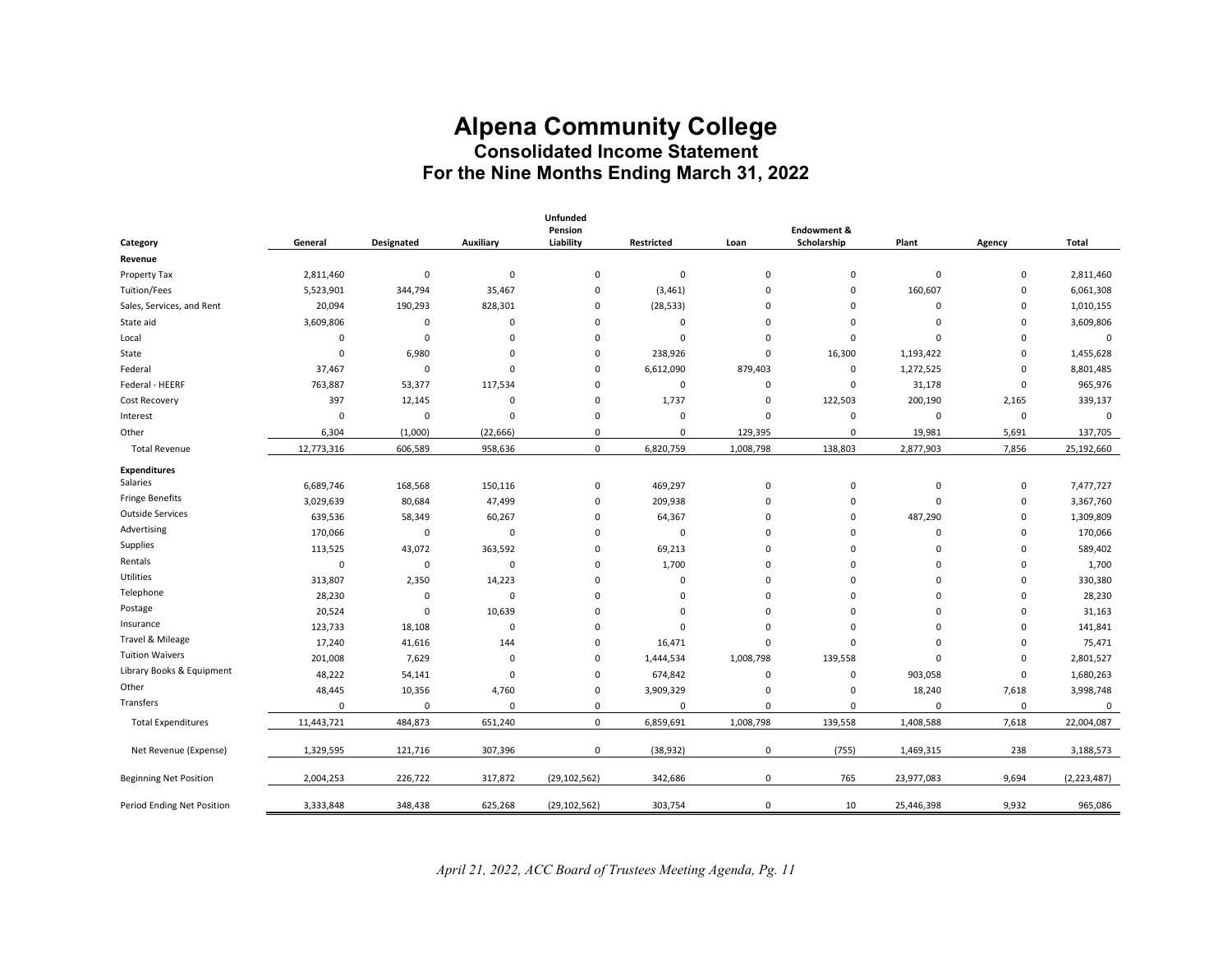# <span id="page-12-0"></span>**4.053 Personnel Report**

New hires, terminations, and status changes from March 11 to April 13, 2022.

### New Hires:

• None.

## Re-Hires:

• None.

# Transfers:

• William Shatrau, transfer from Custodian to Maintenance, effective 03/14/2022.

### Resignations:

• Bryan Robarge, ESP2 TRiO Advisor – North/South, effective 03/09/2022.

### Terminations:

• None.

# Retirements:

• None.

# Name Changes:

• None.